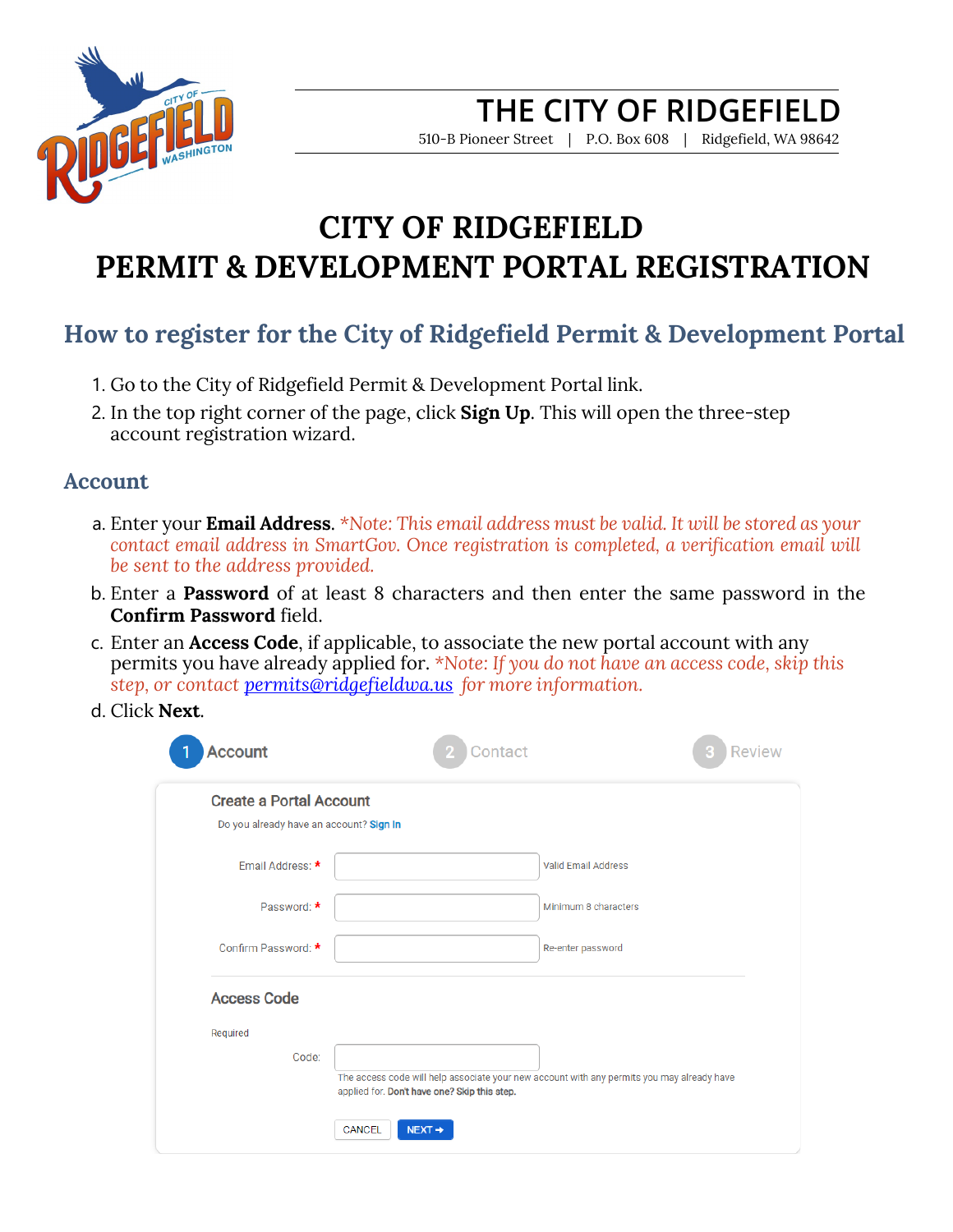

510-B Pioneer Street | P.O. Box 608 | Ridgefield, WA 98642

#### **Contact information**

- e. Enter all required contact information indicated with an asterisk (\*).
- f. Once all necessary fields have been completed, click **Next**.

| Account                         | Contact<br>2                     | <b>Review</b> |
|---------------------------------|----------------------------------|---------------|
| <b>Your Contact Information</b> |                                  |               |
| First Name: *                   |                                  |               |
| Last Name: *                    |                                  |               |
| Display Name: *                 |                                  |               |
| Address: *                      |                                  |               |
| City: *                         |                                  |               |
| State: *                        | Select an Option -               |               |
| Zip Code: *                     | e.g. 12345 or 12345-6789         |               |
| Phone #: $\star$                | e.g. (555) 555-5555              |               |
| Phone Type: *                   | Select an Option<br>÷            |               |
|                                 | + PREVIOUS<br>$NEXT \rightarrow$ |               |

#### **Review**

- g. Verify that all information you have provided is correct.
- h. If changes need to be made, click **Edit** next to that section of the account application. This will bring you back to the step that you want to edit and will walk you through the rest of the wizard again.
- i. Click **Terms and Conditions** to view the terms of use provided by your jurisdiction in a new tab.
- j. Once you have reviewed the terms and conditions, check the box at the bottom of the page to agree to these terms.
- k. Click **Create my Account** once all information has been reviewed and changes have been made. *\*Note: This will trigger the verification email to be sent to the email address you have provided. If you do not receive an email shortly after creating your account, please check your spam or junk folders. You must verify your registration before logging into the portal.*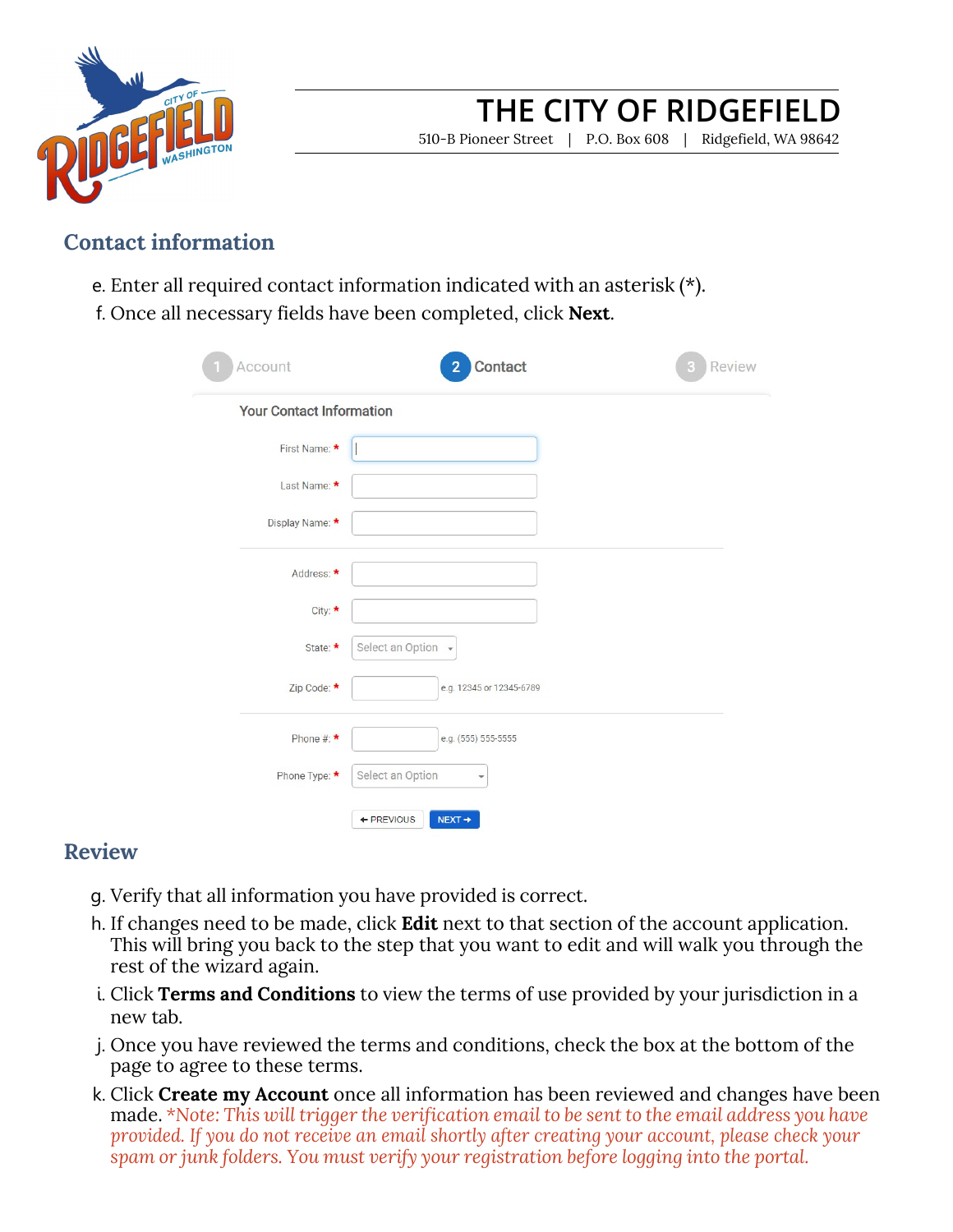

510-B Pioneer Street | P.O. Box 608 | Ridgefield, WA 98642

| Review the information below                               |                                       |  |
|------------------------------------------------------------|---------------------------------------|--|
| <b>Account edit</b>                                        |                                       |  |
| test@ridgefieldwa.us                                       |                                       |  |
| <b>Contact edit</b>                                        |                                       |  |
| Ridgefield City of                                         |                                       |  |
| DISPLAY NAME: City of, Ridgefield<br>510 Pioneer St, Ste B |                                       |  |
| Ridgefield, WA 98642                                       |                                       |  |
| 360-887-3908 WORK                                          |                                       |  |
|                                                            |                                       |  |
|                                                            | □ I agree to the Terms And Conditions |  |

## **How to log in to the Citizen Portal**

- 1. Go to the Citizen Portal link associated with your jurisdiction. Bookmark this page or create a shortcut on your desktop to make it easy to come back to this page later.
- 2. In the top right corner of the page, click **Log In**. *\*Note: If you have not yet registered for an account, you will need to register before continuing.*
- 3. Enter your email address and password into the available fields and click **Log In**.

| Email    |  |
|----------|--|
| Password |  |

Don't have an account? Sign Up!